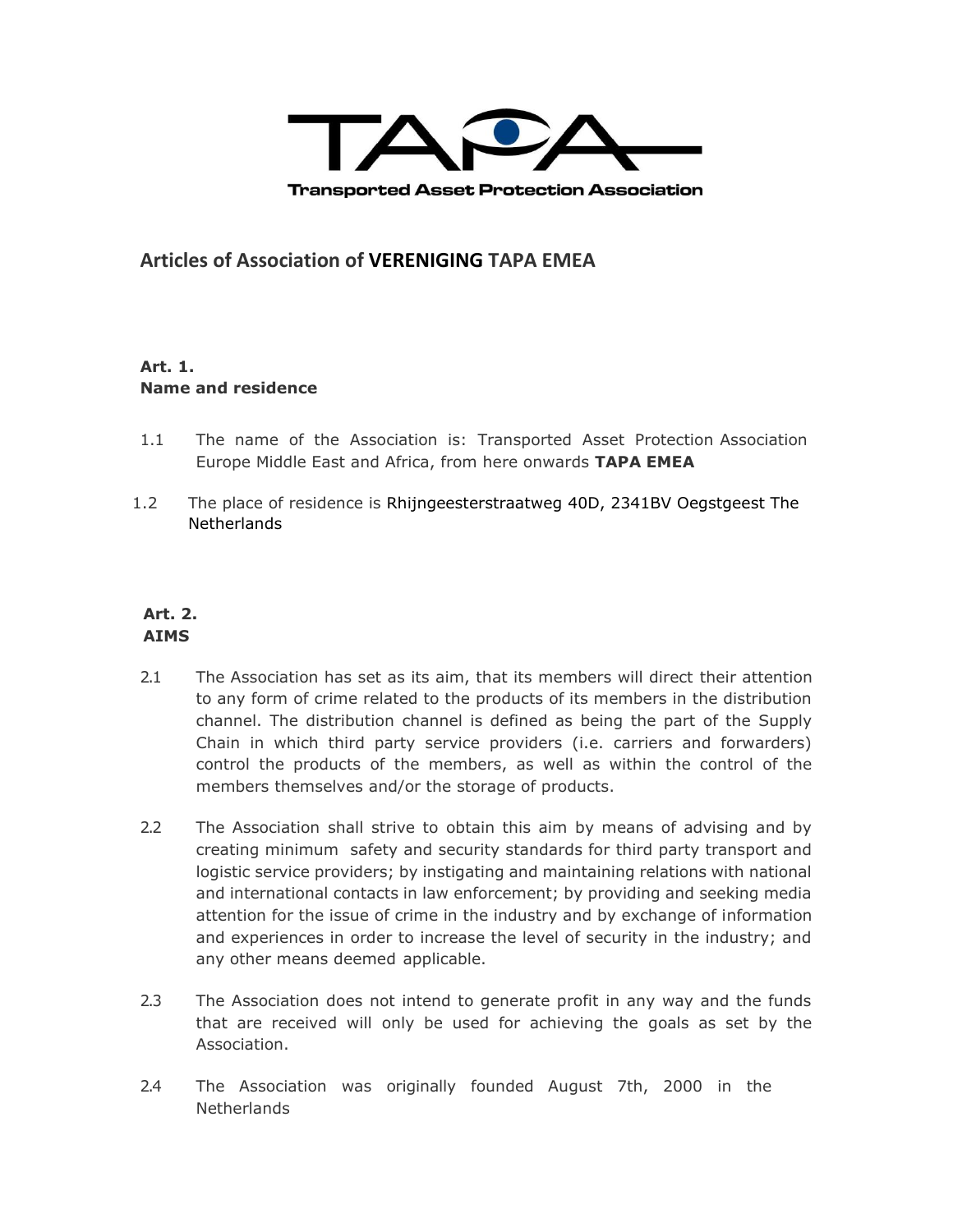# **Art. 3. Membership**

- 3.1 The Advisory Board (from here onwards known as The Board) shall have the power at any time to create new categories of membership of the Association, or amend, or remove existing categories of membership provided that such a decision must be approved by at least two/thirds of the entire Board.
- 3.2 The following categories of membership of the Association shall exist
- 3.2.1 (Full) Members all paying member companies, namely manufacturers and suppliers of consumer goods and their partners, namely companies that supply logistic, distribution services or are involved in the transportation or insurance of the manufacturers' products, as judged by the Board. Members will have voting rights in accordance with 3.3.
- 3.2.2 Affiliate Members those individuals representing an interest in the aims of the Association, such as law enforcement. Affiliate members will be non-voting members and exempt from fees.
- 3.2.3 Associate Members those individuals representing an interest of a company who share the same aims of the Association but are not eligible for Full membership, including but not exhaustive, Parking Place Operators
- 3.2.4 Honorary members those individuals who are appointed by the general meeting on the recommendation of the Board, for services to the Association or the aims of the Association. Honorary members will be non-voting members and exempt from fees.
- 3.2.5 SSP (Security Solutions Provider) Members those individuals representing an interest of a company who share the same aims of the Association, who offers security solutions to assist the Full members in protecting their assets whilst being stored, transported or at rest during its transportation, including but not limited, whilst parked. This category will be restricted to 20% of the total membership and shall be reviewed annually.
- 3.3 The application to become a member should be submitted in writing to the Board who shall decide on admittance. In a case where the application is denied the general meeting may decide otherwise and still grant admittance. There will be a maximum of three individuals per body admitted as members and these shall represent legal entities that are active in the industry as judged by the Board and the general meeting. They must be willing to support the aims of the Association and to actively participate in the Association.
- 3.4 The application to become an affiliate member should be submitted in writing to the Board who shall decide on admittance. In a case where the application is denied the general meeting may decide otherwise and still grant admittance. Admitted as affiliate members will be individuals as judged by the Board and the general meeting as willing to support the aims of the Association and to actively participate in the Association.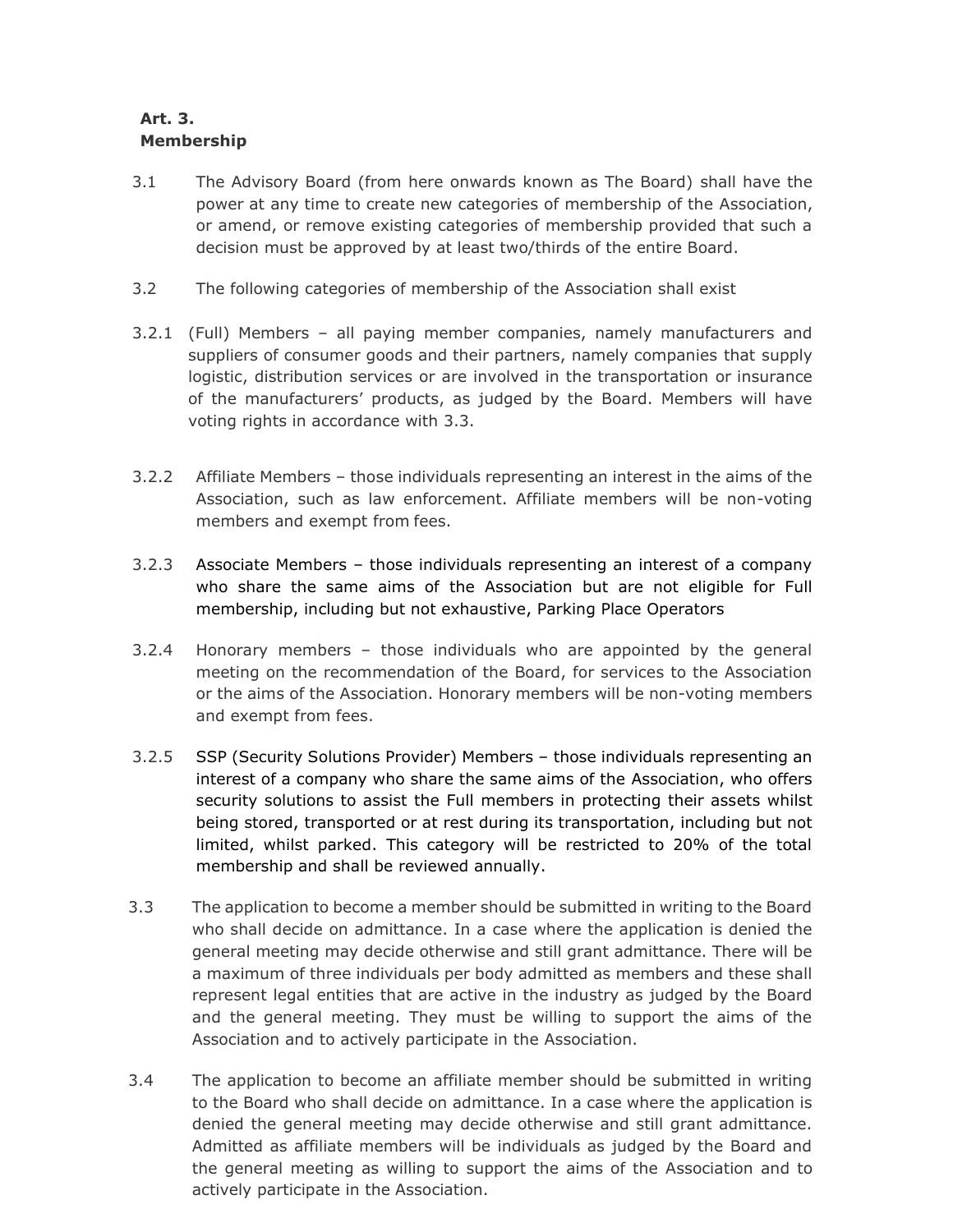- 3.5 The application to become an associate member should be submitted in writing to the Board who shall decide on admittance. In a case where the application is denied the general meeting may decide otherwise and still grant admittance. There will be a maximum of one individual per body admitted as members and these shall represent legal entities that are active in the industry as judged by the Board and the general meeting. They must be willing to support the aims of the Association and to actively participate in the Association.
- 3.6 Honorary members are those who have been appointed by the general meeting as proposed by the Board on grounds of extraordinary merits in relation to the Association or in relation to its aims.
- 3.7 The application to become a SSP member should be submitted in writing to the Board who shall decide on admittance. In a case where the application is denied the general meeting may decide otherwise and still grant admittance. There will be a maximum of two individuals per body admitted as members and these shall represent legal entities that are active in the industry as judged by the Board and the general meeting. They must be willing to support the aims of the Association and to actively participate in the Association.
- 3.8 The treasurer will hold the registry of members.
- 3.9 The Affiliate and Honorary membership is personal and may not be transferred nor may it be inherited.

## **Art. 4. Suspension**

The Board may suspend a member if a representative of the member repeatedly acts against the interest of the Association, has not contributed the membership fee after repeated summoning or by their actions bring the Association into disrepute. During the period of suspension, the member is not allowed to exercise any membership rights.

# **Art. 5. End of membership**

- 5.1 The membership ends:
- 5.1.1 In case the affiliate or honorary member has deceased. The membership of a legal entity ends when the legal entity ceases their existence or in case the Board of the Association discontinues membership after the legal entity has come to a decision to end its existence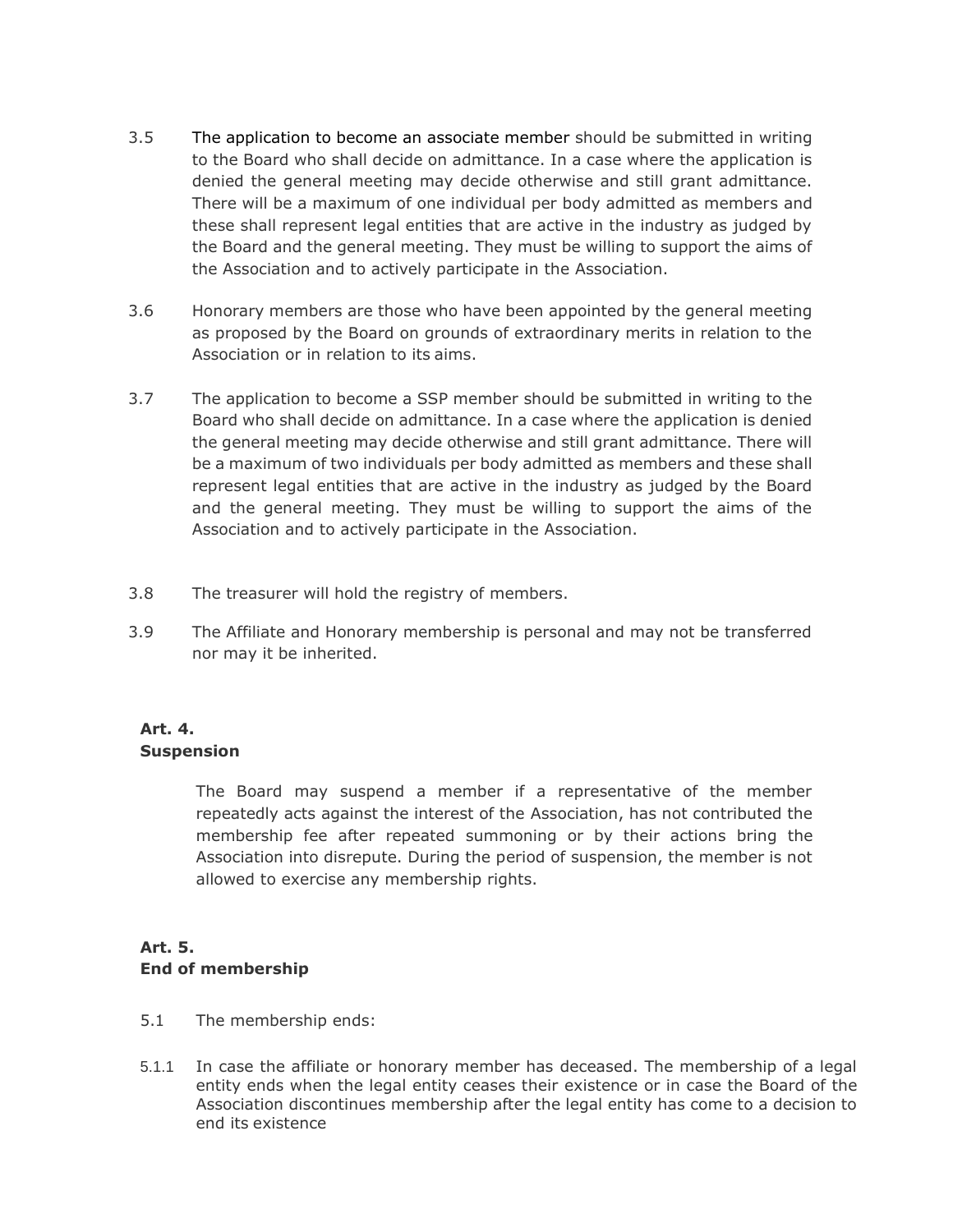- 5.1.2 In case the member resigns
- 5.1.3 In case the affiliate discontinues a membership
- 5.1.4 By deprivation
- 5.2 Resignation by a member is only allowed at the end of a calendar year. Resignation should be done in writing, addressed to the treasurer, before the first of December. The treasurer is obliged to confirm the resignation to the member in writing within eight days. In case a resignation has been submitted too late, the membership will automatically continue for another year, unless the Board decides otherwise or in case further membership is not deemed appropriate.
- 5.3 The Board, acting on behalf of the Association, may terminate membership by the end of a calendar year taking into account a three week notice in case a member, after having been summoned in writing repeatedly for not having contributed the membership fee or for not adhering to any of the articles of the Association that were set at any time. Termination by the Board may imply an immediate end to the membership in case it is deemed inappropriate to continue membership. Termination of membership will always be in writing, stating the reasons for termination.
- 5.4 Termination of membership can only be the case when a member acts or has acted against the articles, rulings or decisions of the Association or in case the member has acted inappropriately or has injured the Association or in case the goals and purposes of the member are incompatible to the aims and purposes of the Association. The Board will immediately inform the member of the decision of termination and the reasons thereof. The member may make an appeal within one month after the decision has been communicated at the general meeting. During this term the member will remain suspended. The decision for deprivation will be taken in case a majority of two thirds of the voting members has been reached.
- 5.5 In case membership ends during the year, regardless the cause of termination, the duty of payment of the full membership fee remains, unless decided on otherwise by the Board.
- 5.6 Termination by the member does not relieve him of his obligation to pay an increased fee that was set by the Board, without prejudice to what is stated in 5.2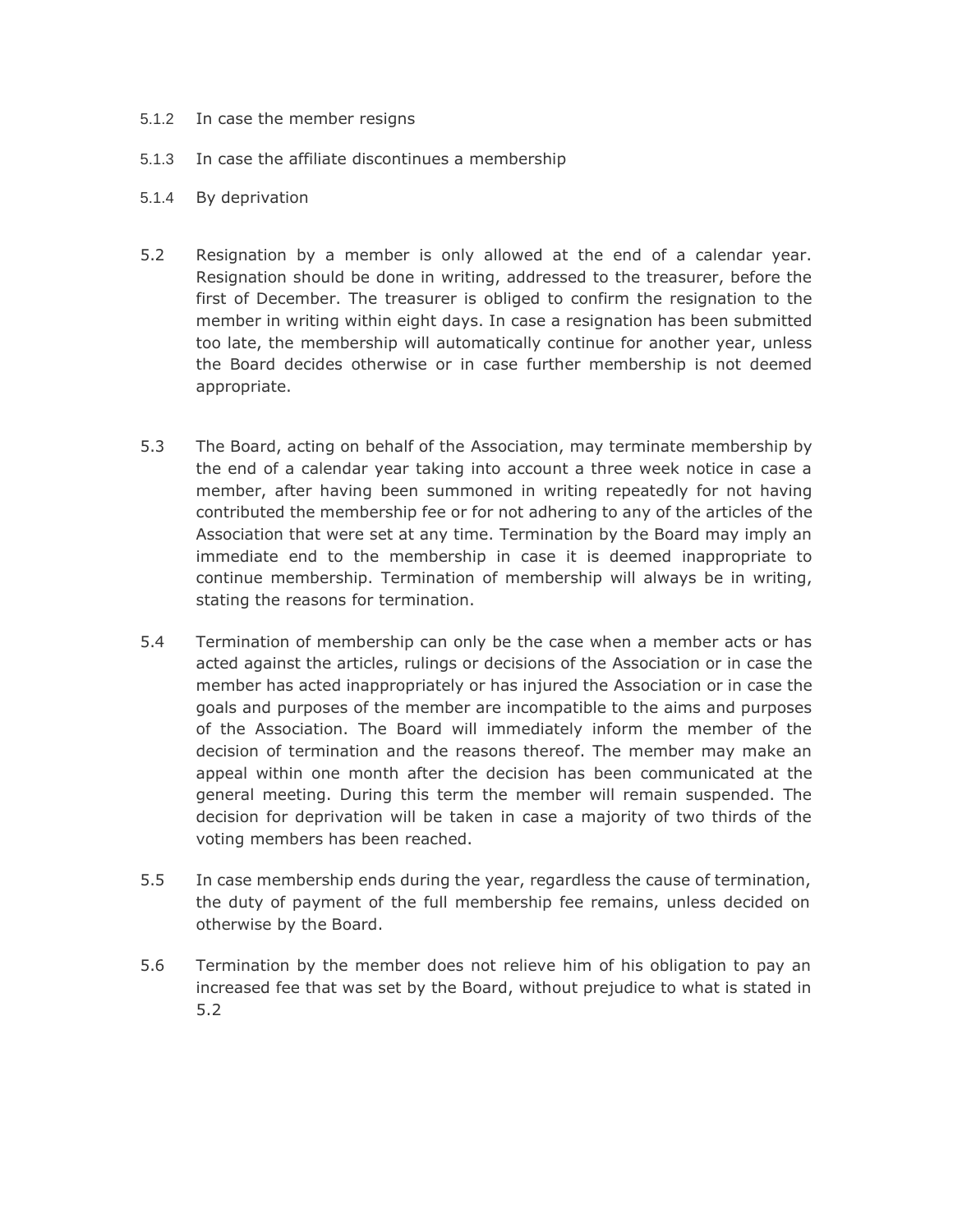# **Art. 6. Moneys**

- 6.1 The moneys of the Association will consist of the contributed fees by members' donations, sponsoring, subsidies, inherited funds and donations and any other coincidental benefits.
- 6.2 Each member will pay a yearly fee to the amount that has been set by the Board in the general meeting.

# **Art. 7.**

**The Advisory Board** (from here onwards known as The Board)

- **7.1** The Board will hold at least four directors; at minimum the positions of chair; vice-chair and treasurer should be fulfilled. The number of directors shall not exceed seven in total. In case the number of directors has decreased below four persons, the Board will still be competent if at least two persons are in post.
- **7.2** The Board of directors which is made up of up to 7 members, not including coopted members, must be made up of four members elected from the membership with a minimum of 50% manufacturers and three invited persons
- **7.3** Only (Full) members of the Association can stand for election to serve on the Board. The Board are appointed by the majority vote of the members and will serve for three years (the term) and for a maximum of 3 terms. Before the end of the third year, candidates for forthcoming elections must be proposed by at least two members
- **7.4** The elected members of the Board with then invite up to 3 invitees to join the Board.
- **7.5** The invitees will serve up to three years (the term) and for a maximum of 3 terms or until the elected members of the Board request the invitee to stand down
- **7.6** At the first meeting of the Board, following the general meeting, the Board will elect from its number the following, the chair, the vice chair and the treasurer and other key leads as the Board deem necessary to fulfil the aims of the Association.
- **7.7** The chair will stay in post until the first meeting of the Board following the next general meeting in order for them to preside over the general meeting and ensure continuity if the position of chair is to be handed to another member of the Board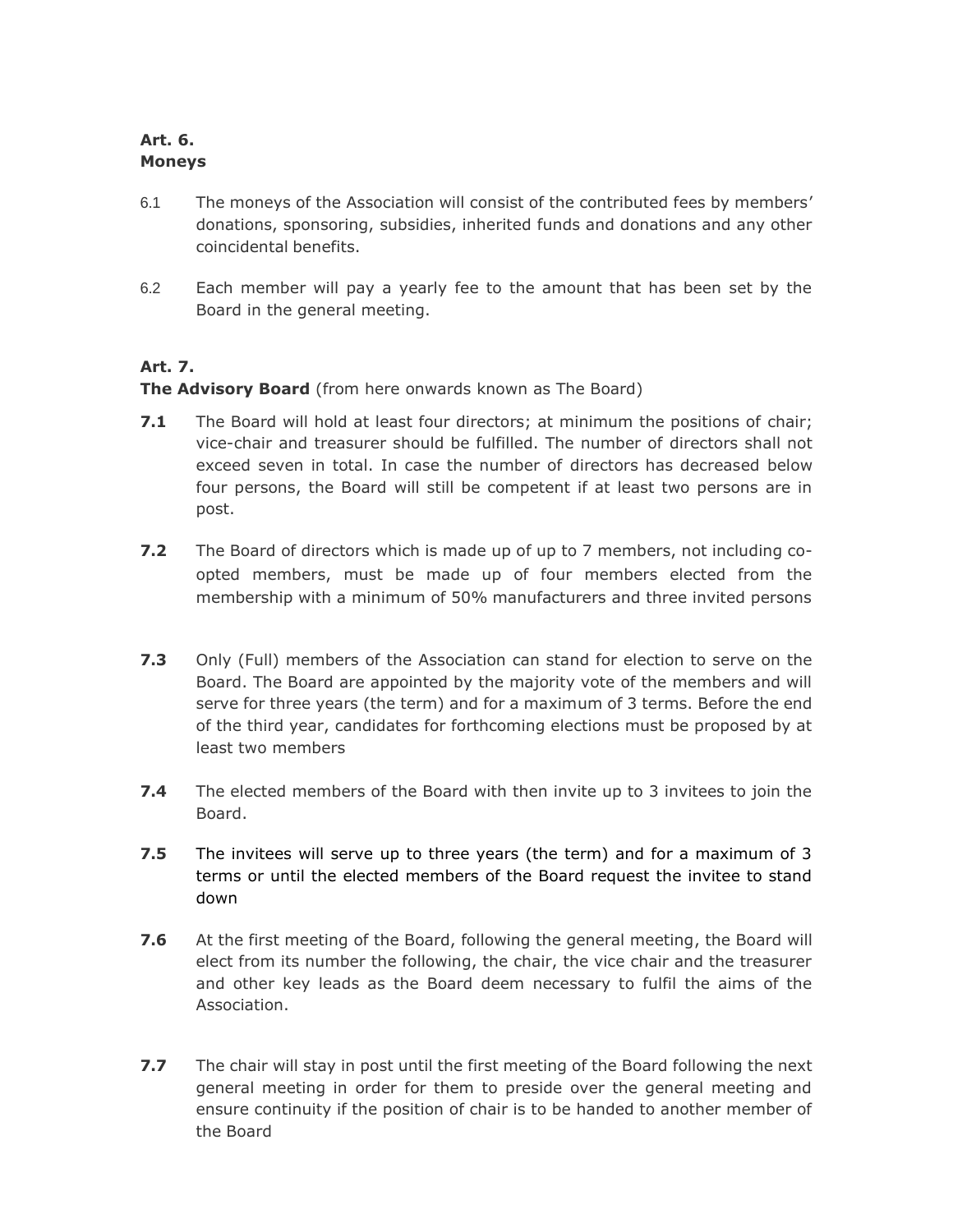- **7.8** The Board will have the right to co-opt any person to the Board who it feels has the skills to assist the Board in the performance of its duties. Co-opted members of the Board shall be co-opted for the period deemed necessary by the Board and shall have no voting rights other than those invested if they are a member of the Association
- **7.9** The Board or the general meeting may suspend or terminate the position of a director if deemed appropriate. The decision to terminate the position of a director can only be reached with at least two thirds of the votes.
- **7.10** Directors may resign from the Board at any time, giving a three months period of notice in writing.
- **7.11** The Board will need approval by the general meeting for entering agreements for loans and for renting or letting of commodities. The omission of approval cannot be invoked by the Association nor the third party

## **Art. 8.**

#### **The Advisory Board - Roles and Responsibilities**

- 8.1 The Board has the duty to appoint the President /Chief Executive Officer (CEO) fixing and reviewing the terms and conditions of the role as and when required.
- 8.2 In addition, the Board will, with the assistance of the President / CEO create the strategic plan, annual budget and KPIs. These will in turn be handed to the President / CEO who will be charged to assist in the deliverance of the Association's strategic plan.
- 8.3 The Board will meet at least quarterly to review the development of the strategic plan, budget and KPIs, allocating adequate time prior to any meeting by reading the reports provided by the President / CEO. During this meeting the Board will discuss and approve, where applicable, any outstanding membership applications, namely those who do not automatically fit the prescribed criteria.
- 8.4 The Board shall have the power at any time to create new categories of membership of the Association, or amend, or remove existing categories of membership provided that such a decision must be approved by a least two/thirds of the entire Board. (See art 3.1) and set all membership fees (see art 6.2)
- 8.5 The Board will also oversee the work of any commercial arm created by the Association; a company wholly owned by the Association who engages in commercial activities on behalf of the Association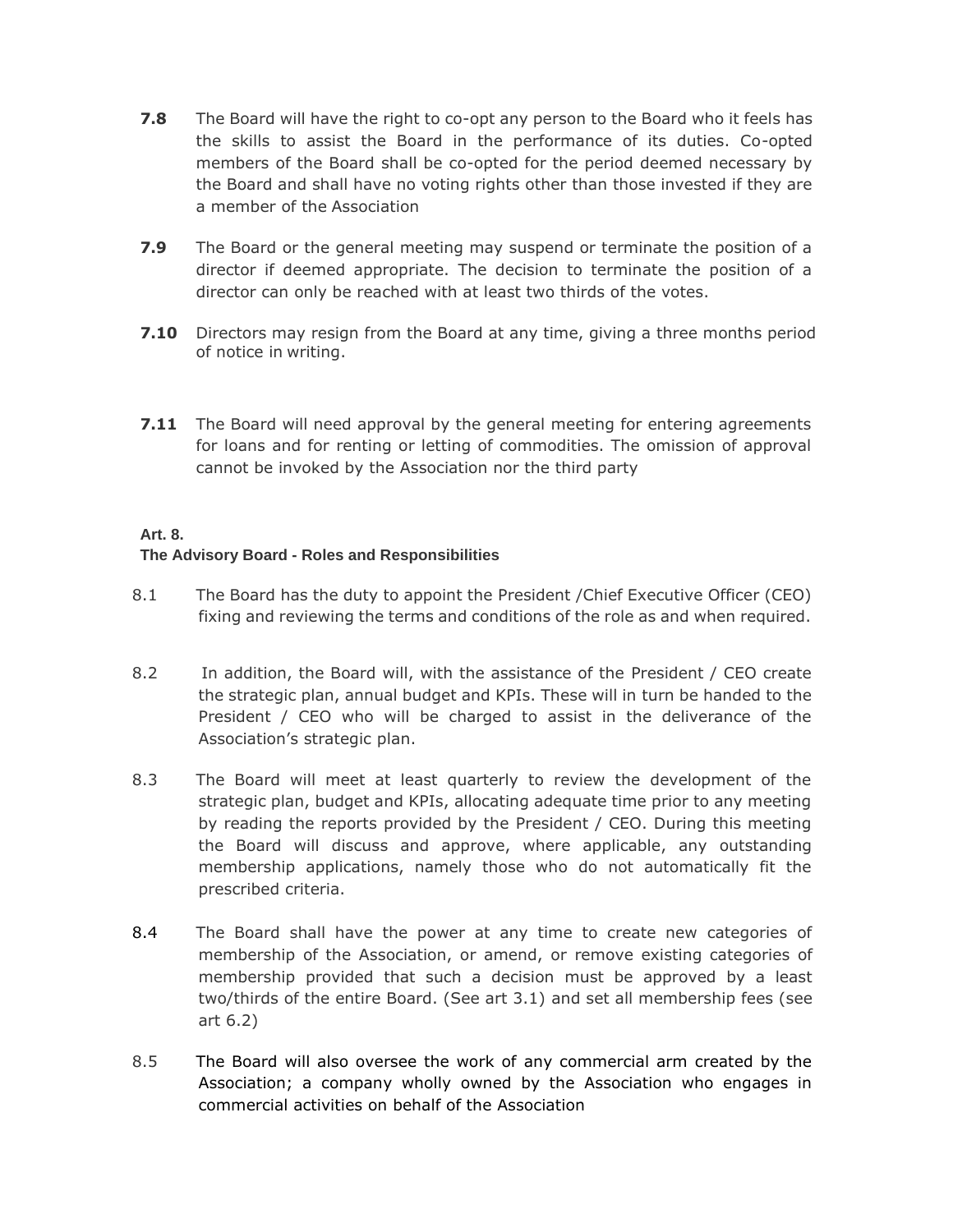### **Art. 9.**

#### **Financial year / association year term and annuals**

- 9.1 The financial year of the Association year term will be the calendar year.
- 9.2 No later than six months after the end of a year a general meeting (the annual general meeting) will be held. The Board will present the annual report, a balance sheet and a financial report to support the expenditure and receipts over the past year.
- 9.3 If deemed necessary by the general meeting, it will appoint no less than thirty days before the general meeting, a commission of two members of the Association to investigate the accounts and the financial report of the past year. The commission will report in the general meeting. In case the investigation requires specific administrative knowledge, the commission may consult an expert on expenses of the Association. The Board is obliged to fully cooperate and inform the commission, if necessary show all relevant documents. In case no approval is granted, the general meeting will appoint a new commission of at least three members for a new investigation. This commission will hold the same authorizations as the previous commission. Within one month after the appointment, it will report to the general meeting. In case again no approval is granted, the general meeting will decide on measures to be taken in the best interest of the Association.
- 9.4 Approval by the general meeting of the accounts and the financial report of the past year will relieve the Board from all responsibility except for what is not evident from the records.

## **Art. 10. General meeting**

## **10.1 Meetings**

- 10.1.1 A general meeting will be called by the Board, with a notice of at least thirty days. The details of the meeting will be sent out via email to all members. The meeting must be held in the first half of the year and will be known as the annual general meeting.
- 10.1.2 In addition to the annual general meeting, as described in Art. 9, the Board may hold additional general meetings, as frequently as deemed necessary, or at the bequest of the members, if two/thirds of the members make such a request in writing, and the subjects to be dealt with are mentioned in the written request.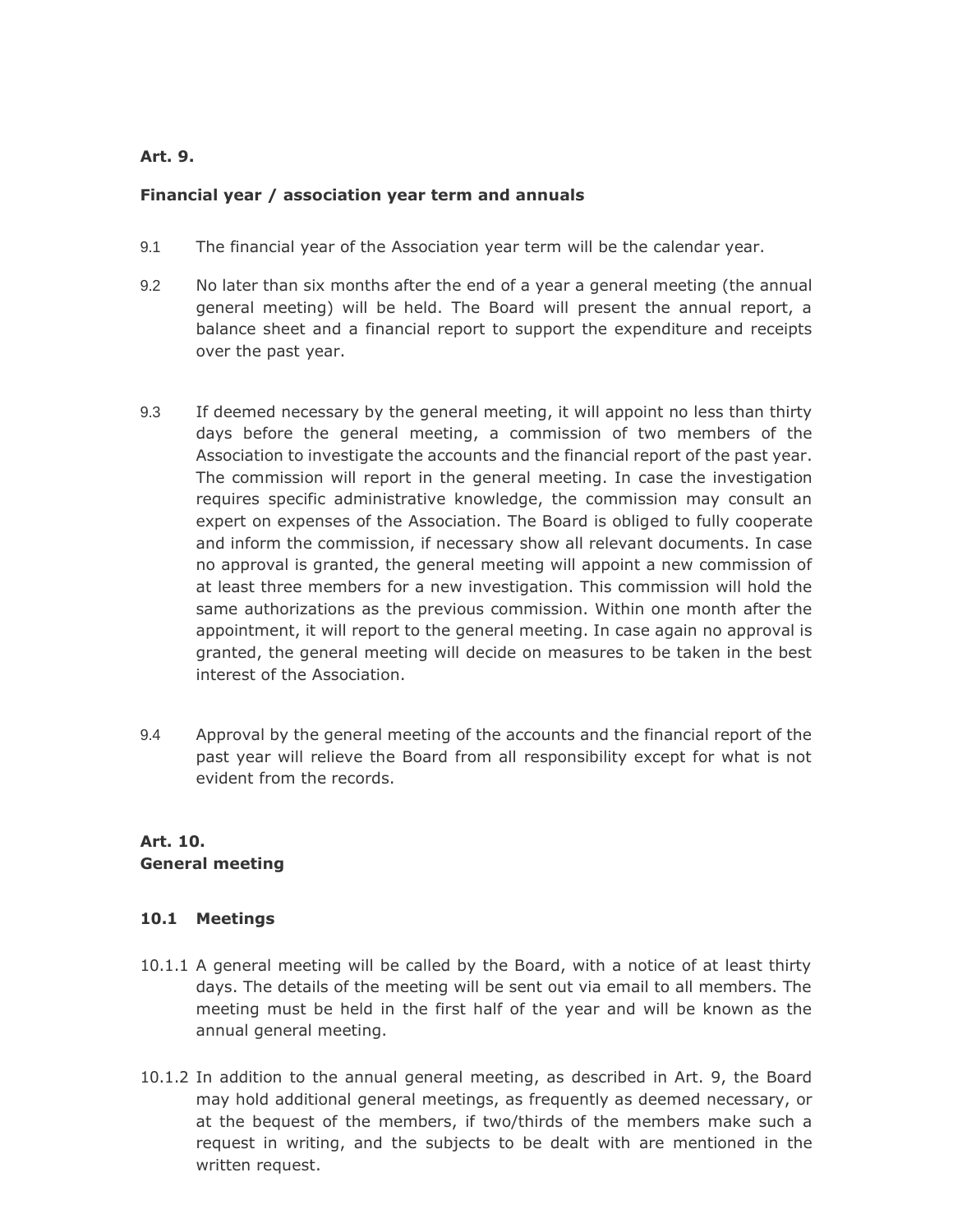- 10.1.3 After receiving a request as described in Art. 10.1.2, the Board is obliged to call a general meeting within four weeks from the receipt of such a request. If there is no reaction on this request within fourteen days, the requesting members may call upon a meeting in the same way as the Board calls the general meetings.
- 10.2 Decision making Voting
- 10.2.1 Each voting member has one vote and only full members (being those individuals nominated by the member company in accordance (3.3) of the Association can vote at a general meeting or in any electronic vote deemed necessary by the Board including but not limited to the election of the representative to the Advisory Board
- 10.2.2 Decisions will be made and agreed by a simple majority vote.
- 10.2.3 Votes for election to the Board will be by a simple majority; in the case of a tie, a second vote will be held and in the case of yet another tie the chair of the Board will have a casting vote.
- 10.2.4 By voting, it is meant that votes should be valid, blank votes are not valid. Blank votes and non-valid votes are only used for assessing the number of votes.

The verdict of any votes will be shared with the members electronically and be binding. In case the verdict is challenged, a new vote will take place if the majority of the members requires so.

- 10.3 Managing of the meeting and minutes
- 10.3.1 The chair or his appointee will lead the meeting.
- 10.3.2 The chair, or a member appointed by the chair, will take minutes of the meeting. The minutes will be distributed amongst the members and if required noted on the agenda of the next meeting.

#### **Art. 11.**

#### **Changes to the Constitution**

- 11.1 Changes to the constitution can only be applied after a decision of the general meeting. The intent to change the constitution must be announced at least thirty days in advance, or with agreement of the members, electronically
- 11.2 The persons or legal entities that have requested a general meeting to decide on their proposed changes to the constitution must provide a copy of the proposal, which includes the proposed changes in writing to all members at least five days before the date of the general meeting or the proposed change is made electronically to the members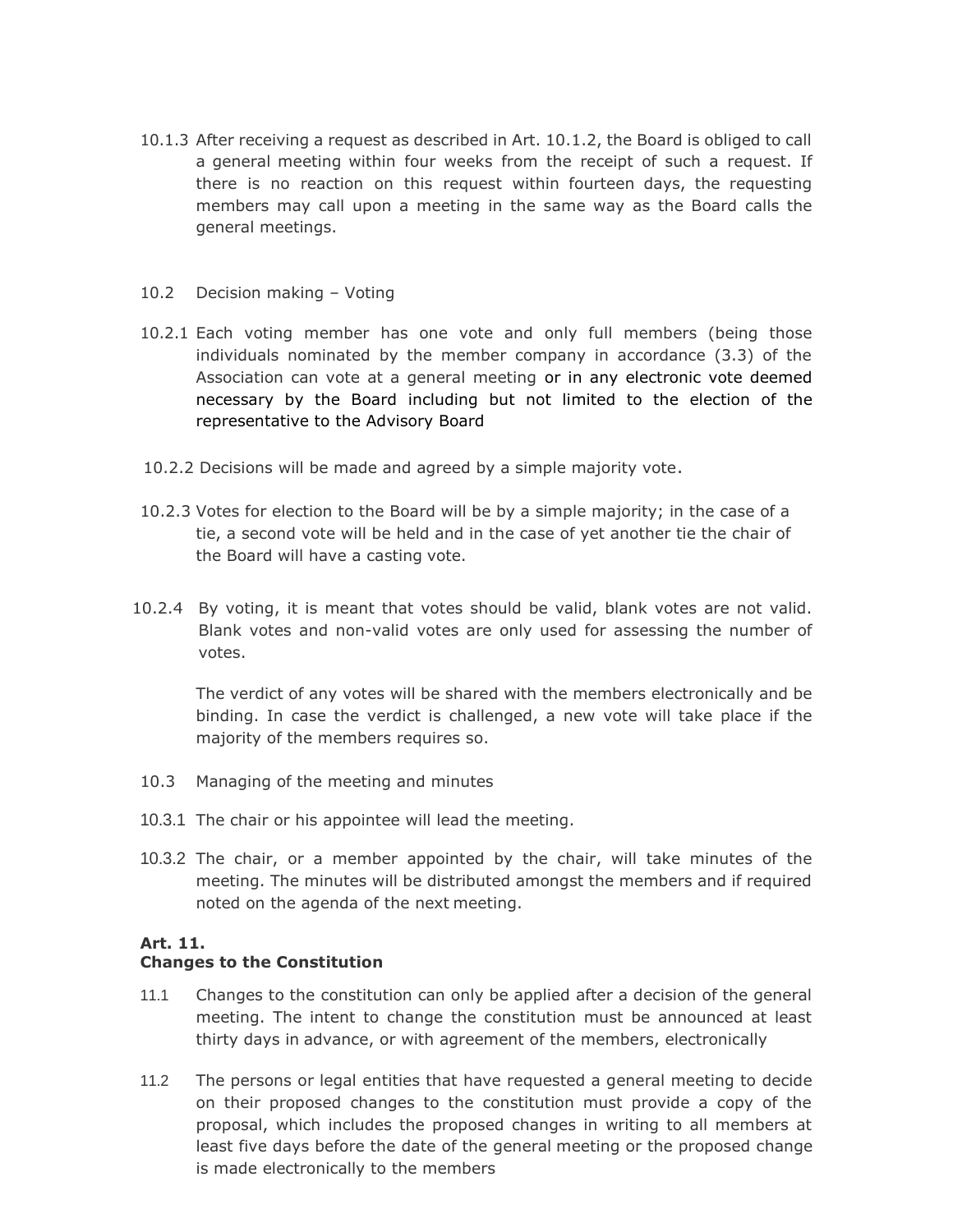- 11.3 The constitution can only be changed as a result from a decision of the members. A simple majority of the votes cast will suffice to ensure the change can be made
- 11.4 The change to the constitution will not apply until after a notarial deed has been done.
- 11.5 The Board is obliged to provide an authentic/original copy of the change and the full text of the amended constitution to the Chamber of Commerce where the Association is registered.

#### **Art. 12.**

#### **Dissolution and settlement**

- 12.1 The Association will be dissolved as a result from a decision of the members,
- 12.2 If two/thirds of the members are not present or represented at the general meeting a written vote will be requested within five days from the conclusion of the general meeting. A term of fourteen days for submission of the vote request, will be given. A simple majority of the votes cast will suffice to ensure a decision on dissolution is made.
- 12.3 Regardless of the way the vote will take place (section 12.1 and 12.2), the members must be informed in the call for vote that the subject of vote concerns the proposal to dissolve the Association. The term of call for vote during a general meeting as described in section 1, must be at least thirty days.
- 12.4 If, in the decision to dissolve no receivers are appointed, the settlement will take place by the Board according to statutory legislation.
- 12.5 An eventual credit balance will be utilized for purposes determined by the Board as long as these purposes are in conformance to the purpose of the Association. The receivers will thereto submit the credit balance.
- 12.6 After dissolution the Association will continue to exist if and as far as required for settlement of its capital. During the settlement these articles will remain in force where possible. In documents and announcements sent/made on behalf of the association, the following will be added to the name TAPA EMEA EV: in liquidation.
- 12.7 The books and documents of the Association must be retained by a legal entity or person appointed by the receivers, for a period of ten years after the settlement.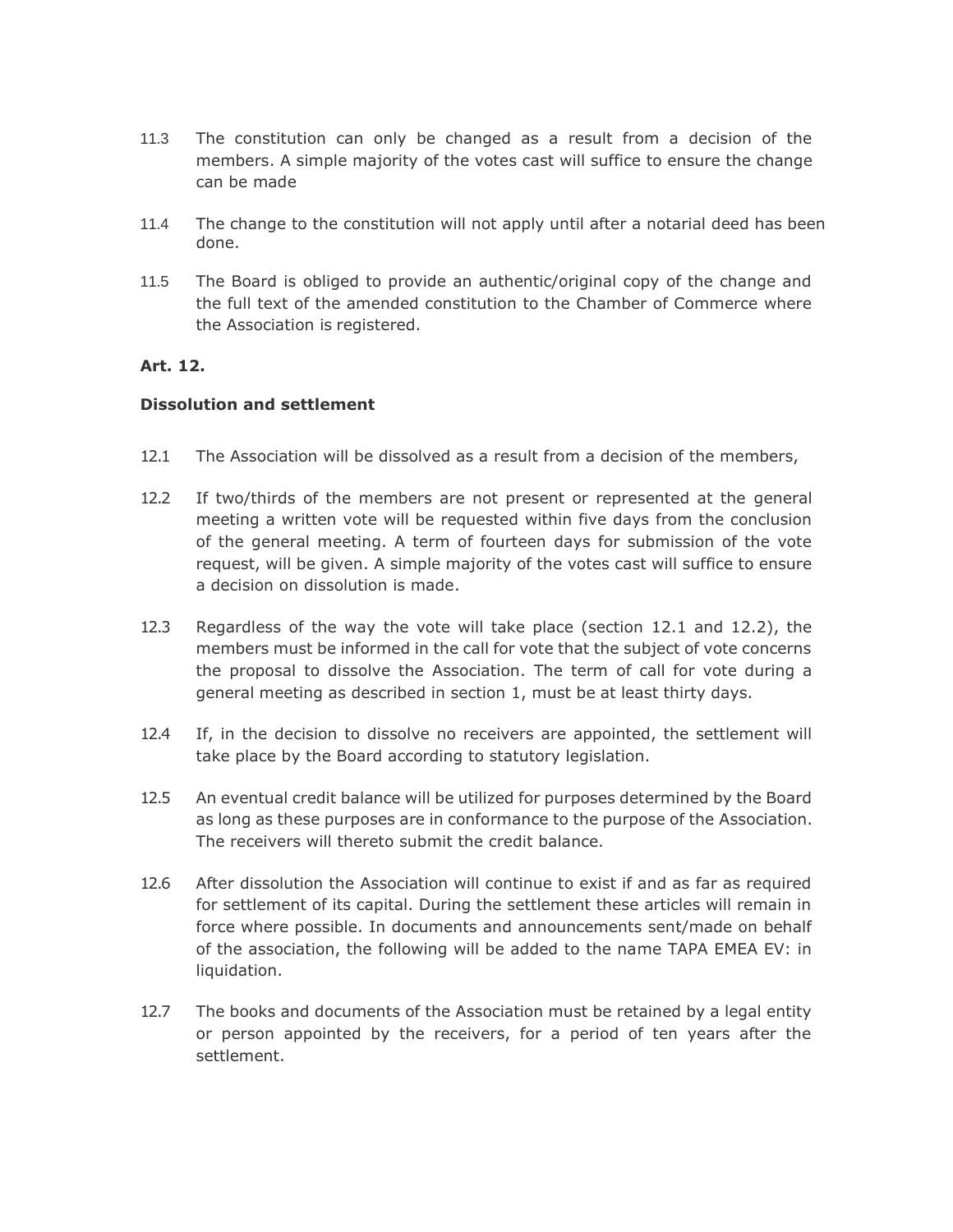## **Art. 13. Rules**

- 13.1 The general meeting can lay down more specific rules with regard to membership, membership fees, activities of the Board, the meeting, the way the voting right is exercised, maintenance and utilization of the Association building (if applicable) and any other subject for which further specific rules are needed.
- 13.2 These rules can be changed as a result of a decision from the general meeting, proposed by the Board or proposed by at least one/third of the members of the Association. If the proposal is submitted by one/third of the members, the general meeting can only decide after having given the Board a reasonable term and opportunity to consider this change.
- 13.3 The rules may not contain provisions that deviate or conflict with the provisions of statutory legislation or any of the articles in this constitution, unless deviation from legislation or these articles is permitted

# **Art. 14. Miscellaneous**

- 14.1 All cases or circumstances or issues not governed by statutory legislation or these articles are decided by the Board.
- 14.2 To enable the transition process of the Association to proceed, four members of the current TAPA EMEA Board namely the Chair, the Vice Chair, the Treasurer and the TAPA EMEA WWCCB representative will be appointed as the Advisory Board. This Transitional Board will remain in post for a minimum of 12 months from the date of approval with a maximum term until the end of February 2021, where upon they will be replaced by the elected representative of the members of the Association as per Art 7.

# **Art. 15. Regional Working Groups**

The President / CEO, under the direction of the Board, may from time to time create a regional working group based on a specific geographical need. A regional working group will be set up and run in accordance with the conditions as laid down by the agreed criteria and be overseen by the CEO or his appointed person and an appointed working group lead.